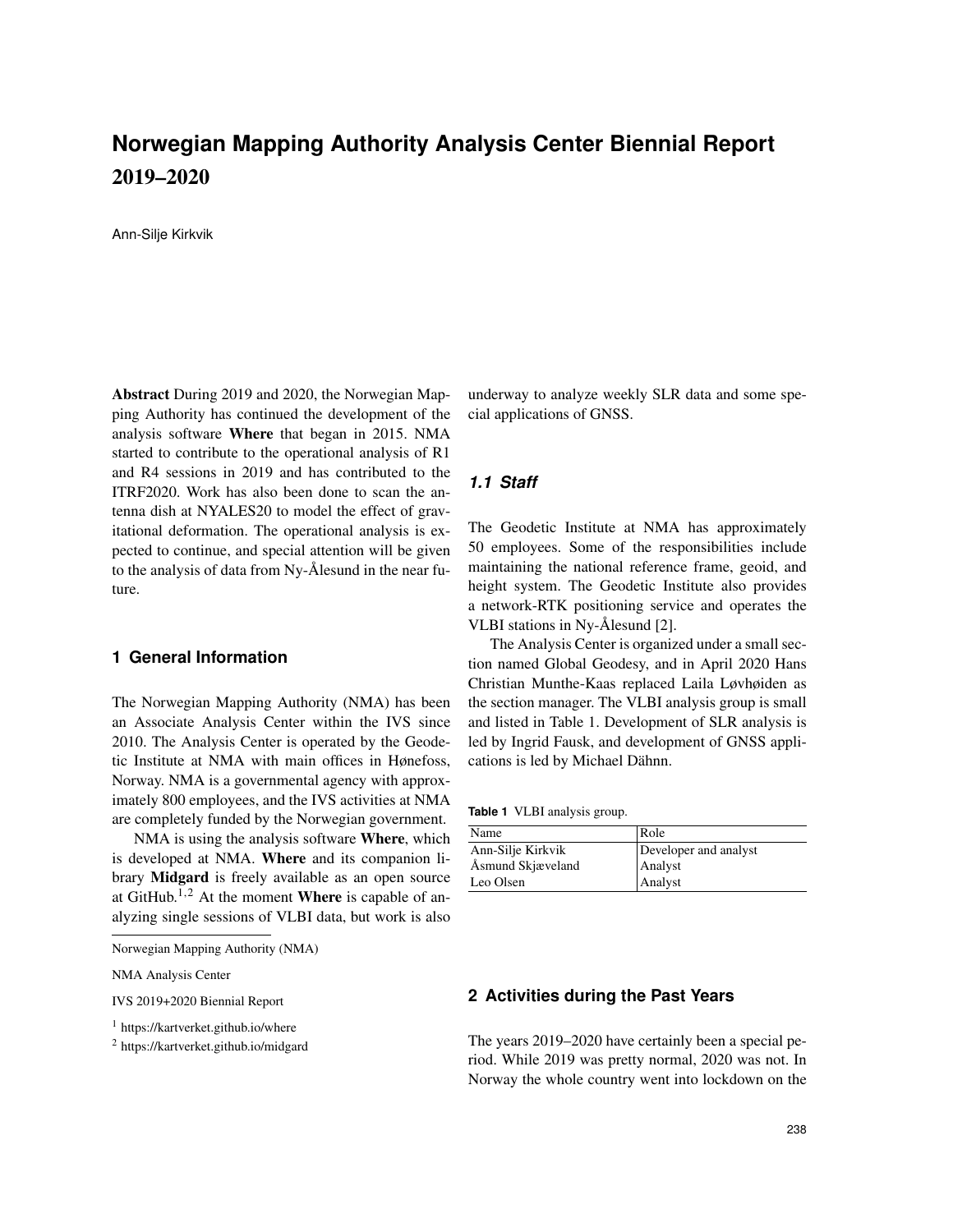12th of March due to the global pandemic with the novel coronavirus. Everyone that was able was sent home and had to work from home. Despite these challenges, the operations of the Analysis Center and related activities have managed fairly well.

# *2.1 Analysis Center*

Towards the end of 2018 analysis results obtained using Where were finally comparable with analysis results from other established analysis software packages [1]. And in March 2019 the first submissions for the operational daily SINEX solution started. Shortly afterwards, the version 4 VGOSDB which Where relies upon to do the analysis became unavailable for approximately two months, but the regular analysis and submissions resumed in May of the same year. Since then, the analyzed R1 and R4 sessions submitted by NMA have been included in the combined IVS solution. The submitted solutions can be found at the IVS Data Centers with the solution code 2019a. But, on request from the IVS Combination Center (CCIVS), NMA switched to a new solution (2020a) from the 22nd of October 2020 and onwards. The 2020a solution is updated with the same models used for the ITRF2020.

The operational R1 and R4 analysis is to some degree automated, but there is still significant room for improvement. The observation files are downloaded automatically, and the analysis is also started automatically when a new observation file has been added or an old one has been updated. Files which contain a priori information needed by the analysis are also downloaded and updated automatically. After the automated analysis is complete some key parameters are investigated. These are parameters such as variance factor, root mean square, and parameter estimates. If any of these parameters is outside normal values human interaction is needed. If everything is normal the solution is also delivered automatically. The operational analysis is managed by Asmund Skjæveland.

# *2.2 ITRF2020*

The main activity during these past two years has been preparation for an analysis of sessions for ITRF2020. Where had to be updated to support the new models that were required. These models are available from version 1.0.4 of Where and include:

- New mean pole-tide model;
- New high frequency EOP model;
- ICRF3 and galactic aberration, and
- Gravitational deformation of VLBI antennas.

The IVS contribution to the ITRF2020 includes approximately 6,500 S/X sessions and 38 VGOS sessions. This was the first time all of these sessions were analyzed with Where, and it was a substantial task to investigate these sessions to look for clock breaks, outliers, and other potential problems. See Figure 1 for a screenshot from There (the graphical companion program to Where) of a sample session from the ITRF2020. The final ITRF2020 submission from NMA was delivered at the beginning of 2021. Development of Where and analysis for ITRF2020 has been done by Ann-Silje Kirkvik.

# *2.3 Gravitational Deformation Model for NYALES20*

Because gravitational deformation of VLBI antennas was to be included in the analysis for the ITRF2020 and the other operational products in the near future, NMA started to investigate the possibilities of doing a laser scanning of the antenna at the station NYALES20. This station has a long time series going back to 1994 and has participated in many sessions over the years and is therefore an important station in the network.

NMA did not have the equipment or resources to do this job without aid and therefore came to an agreement with the Swedish company  $RISE<sup>3</sup>$ , which had experience doing a similar job for the station ONSALA60. This work was led by Torbjørn Nørbech (retired) from NMA with the assistance of the personnel at the station.

The original plan was to do the scanning in May 2020, but travel restrictions all over the world made it

<sup>3</sup> www.ri.se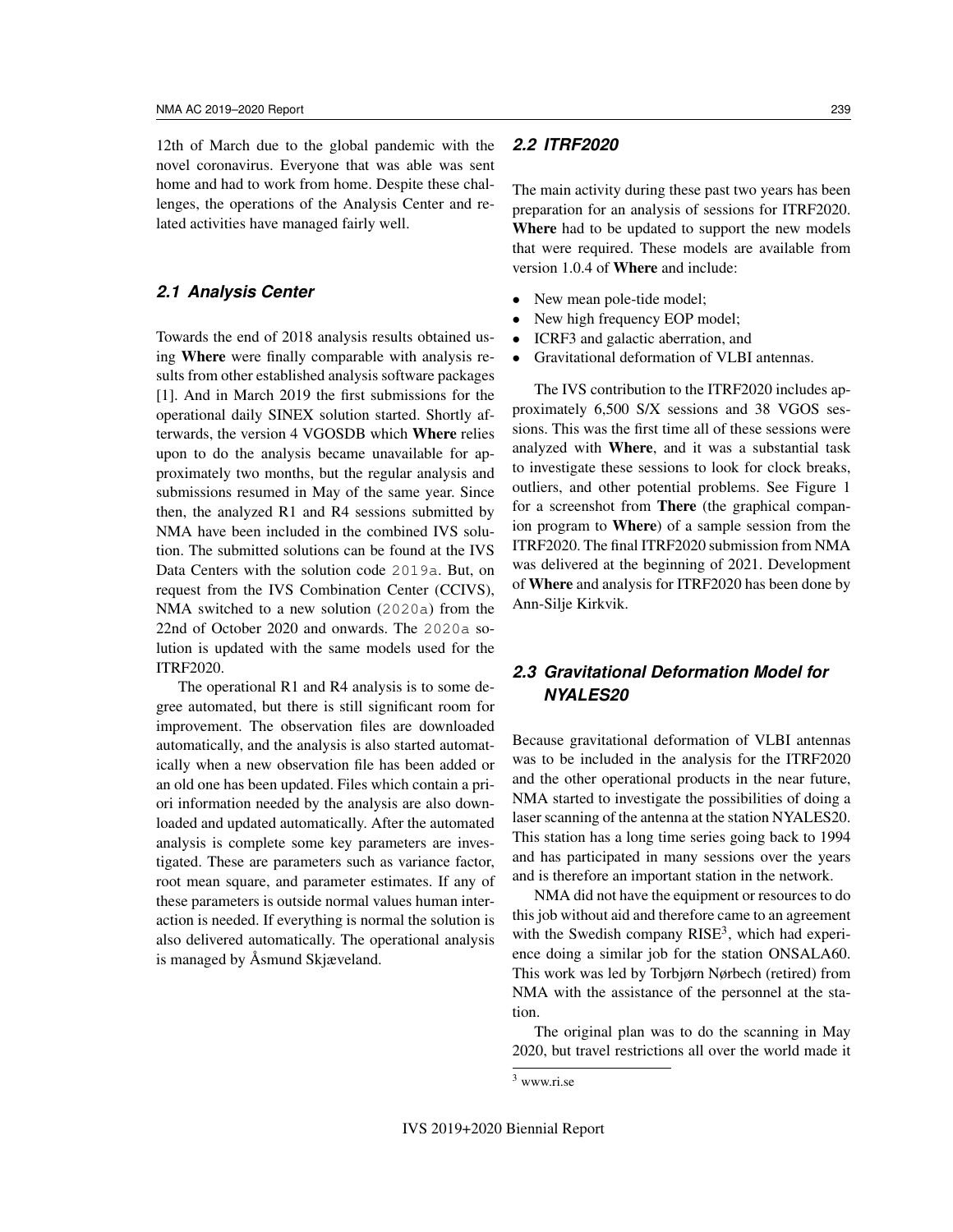

**Fig. 1** Postfit residuals (before outlier rejection) for the mixed mode session RD2005 (20JUN24XA), one of thousands of sessions analyzed for the ITRF2020.

impossible to stick with the original plan. The scanning was postponed to the end of August 2020, and the deformation model became available at the beginning of November. The model is ready to be applied for the rapid operational products whenever the IVS chooses to do so. The modelled deformation can be seen in Figure 2, where the black line *dL* is the total change in path length. RISE is working on a publication to document the work that has been done.

# *2.4 Other News*

The Analysis Center at IGN (Spain), which is using Where, has also started operational analysis of R1 and R4 sessions. IGN has also recently hired Jose Car- ´ los Rodriguez, who has experience with SLR analysis from his previous work, and he has been a helpful resource for Ingrid Fausk with the development of the

SLR analysis in Where. To facilitate this cooperation the complete SLR code for Where was also released at GitHub in version 1.1.0. The SLR analysis is not complete, and the results should not be used for anything yet, but input on how to improve the analysis is welcome.

### **3 Current Status**

The global pandemic is still upon us, and as much work as possible is still done from home. The operational analysis is going smoothly, and the ITRF2020 submission is complete.